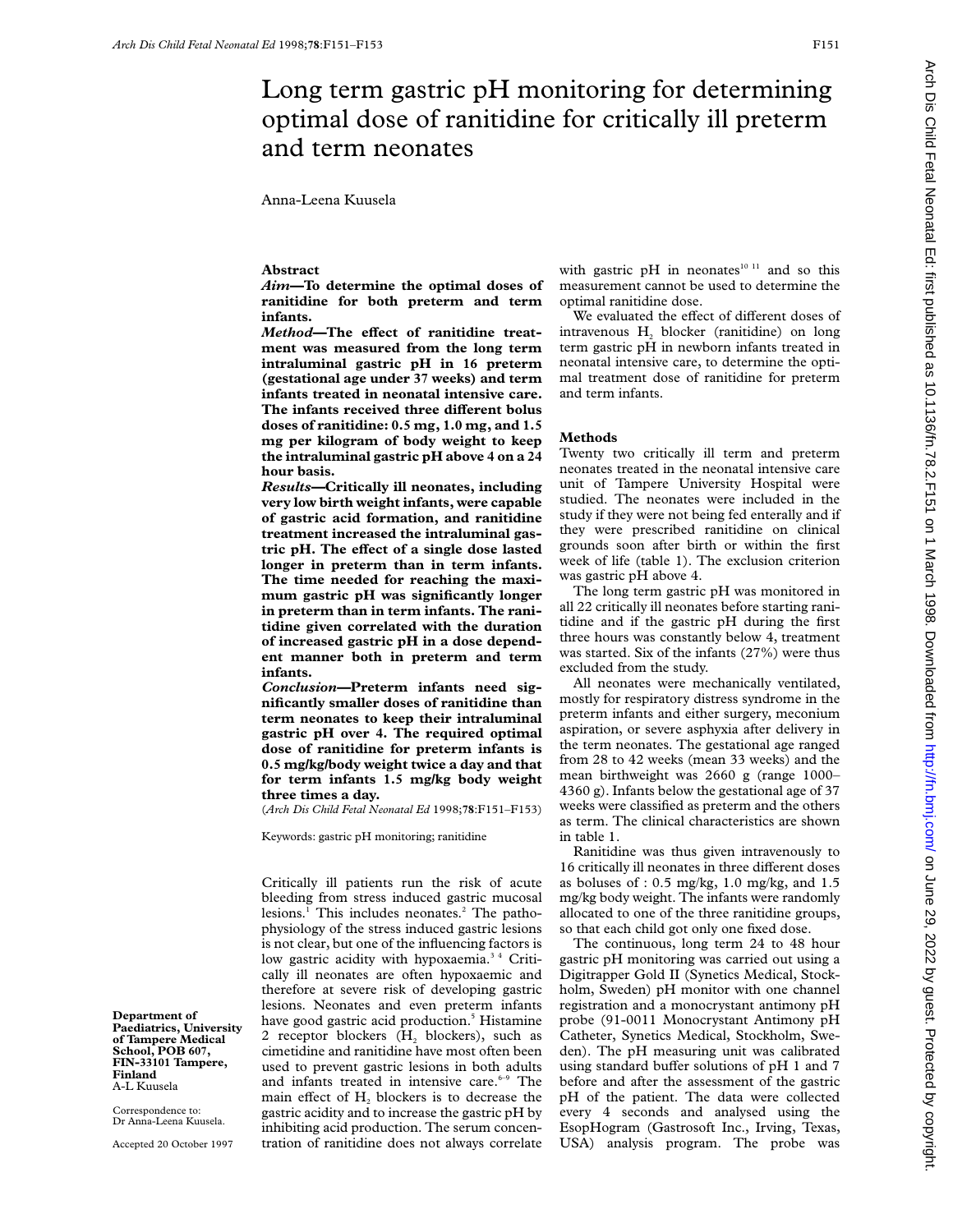F152 *Kuusela*

*Table 1 Clinical characteristics of neonates treated with ranitidine*

| Gestational<br>weeks | Birthweight $(g)$ | Diagnosis                         | Reason for ranitidine treatment  | Dose of ranitidine<br>$(mg/kg$ body weight) |  |  |
|----------------------|-------------------|-----------------------------------|----------------------------------|---------------------------------------------|--|--|
| 30                   | 1135              | Prematurity                       | Concomitant with corticosteroids | 0.5                                         |  |  |
| 31                   | 1750              | Prematurity                       | Melena                           | 0.5                                         |  |  |
| 33                   | 3000              | Omphalocele                       | Concomitant with indomethacin    | 0.5                                         |  |  |
| 39                   | 3280              | Gastroschisis                     | Bloody nasogastric secretion     | 0.5                                         |  |  |
| 42                   | 4360              | Asphyxia                          | Haematemesis                     | 0.5                                         |  |  |
| 29                   | 1000              | Prematurity                       | Concomitant with indomethacin    | 1.0                                         |  |  |
| 33                   | 3000              | Duodenal atresia                  | Bloody nasogastric secretion     | 1.0                                         |  |  |
| 35                   | 2440              | Prematurity                       | Concomitant with indomethacin    | 1.0                                         |  |  |
| 35                   | 2470              | Gastroschisis                     | Haematemesis                     | 1.0                                         |  |  |
| 39                   | 2750              | Meconium aspiration               | Gross blood in stools            | 1.0                                         |  |  |
| 40                   | 3300              | Asphyxia                          | Haematemesis                     | 1.0                                         |  |  |
| 28                   | 1140              | Prematurity                       | Concomitant with corticosteroids | 1.5                                         |  |  |
| 31                   | 2000              | Prematurity                       | Concomitant with indomethacin    | 1.5                                         |  |  |
| 38                   | 3330              | Asphyxia                          | Haematemesis                     | 1.5                                         |  |  |
| 38                   | 3300              | Eating disturbances               | Haemorrhagic gastritis           | 1.5                                         |  |  |
| 39                   | 4300              | Persistent pulmonary hypertension | Haematemesis                     | 1.5                                         |  |  |

*Table 2 Mean time (h) gastric pH stays over 4 in preterm and term infants after receiving three different doses of ranitidine* 

|                            | Different doses of ranitidine treatment (mg/kg body weight) |            |                     |               |            |                     |               |            |        |  |  |
|----------------------------|-------------------------------------------------------------|------------|---------------------|---------------|------------|---------------------|---------------|------------|--------|--|--|
|                            | 0.5                                                         |            |                     | 1.0           |            |                     | 1.5           |            |        |  |  |
| Gestational<br>age (weeks) | mean(h)                                                     | SD         | - N                 | mean(h)       | SD.        | $\overline{N}$      | mean(h)       | SD         | N      |  |  |
| $28 - 36$<br>$37 - 42$     | 10.17<br>4.75                                               | 1.3<br>1.1 | 3<br>$\mathfrak{D}$ | 12.75<br>6.50 | 2.2<br>1.4 | 4<br>$\mathfrak{D}$ | 20.75<br>7.67 | 1.1<br>0.8 | 2<br>3 |  |  |

Two way analysis of variance: weeks: p<0.001, dose: p<0.001, interaction p=0.005.



*Figure 1 Gastric intraluminal pH curves of three term infants (top panel) and three preterm (gestational age less than 37 weeks) infants (bottom panel) after a bolus dose of ranitidine: 0.5 mg, 1.0 mg, or 1.5 mg/kg body weight.*

inserted via the nose in the same place as the nasogastric tube. If the patients had no nasogastric tube the correct position of the pH probe was confirmed with an *x*-ray picture. The administration of the medication was entered into a diary.

The study protocol was approved by the Ethical Committee of Tampere University Hospital. Parental consent was obtained before pH monitoring procedures were carried out.

Statistical analysis was carried out using the analysis of variance. The equality of variances was tested using Levene's test, and Brown-Forsythe approximation was applied when necessary. Post-hoc comparisons were made using the Duncan multiple range test.

## **Results**

The duration of monitoring of gastric pH varied from 30 to 70 hours (mean 44.3 hours). Five neonates received intravenous ranitidine 1.5 mg/kg, six 1 mg/kg, and five 0.5 mg/kg body weight as boluses (table 1). Ranitidine stopped the bleeding and no perforation occurred during treatment. No adverse side effects were seen.

According to the protocol, all infants had low intraluminal gastric pH before ranitidine started; mean pH at the starting point was 2.05 (SD 0.85). The highest values of gastric pH increased up to mean 7.53 (SD 0.62) with the doses given and in all 16 neonates pH increased beyond 4. The higher the ranitidine dose, the faster gastric pH rose. The 1.5 mg/kg body weight dose increased the gastric pH within 0.9 hours (SD 0.65) and this was significantly more rapid than the dose of 0.5 mg/kg body weight (mean 1.9 hours; SD 0.89 hours; p<0.034). In term infants gastric pH reached 5 significantly more quickly than in preterm infants (mean 0.9 hours; SD 0.46 *vs* mean 1.6 hours, SD 0.78; p<0.005) and the maximum gastric pH point was reached nearly twice as quickly (mean 2.64 hours, SD 0.98 *vs* mean 5.10 hours, SD 1.29 hours; p<0.001).

Both gestational age and ranitidine dose had a significant impact on the maintenance of gastric pH over 4 (table 2). The highest dose kept the gastric pH above 4 for the longest period both in preterm and term neonates. The high gastric pH of preterm infants lasted for a significantly longer period than that of term